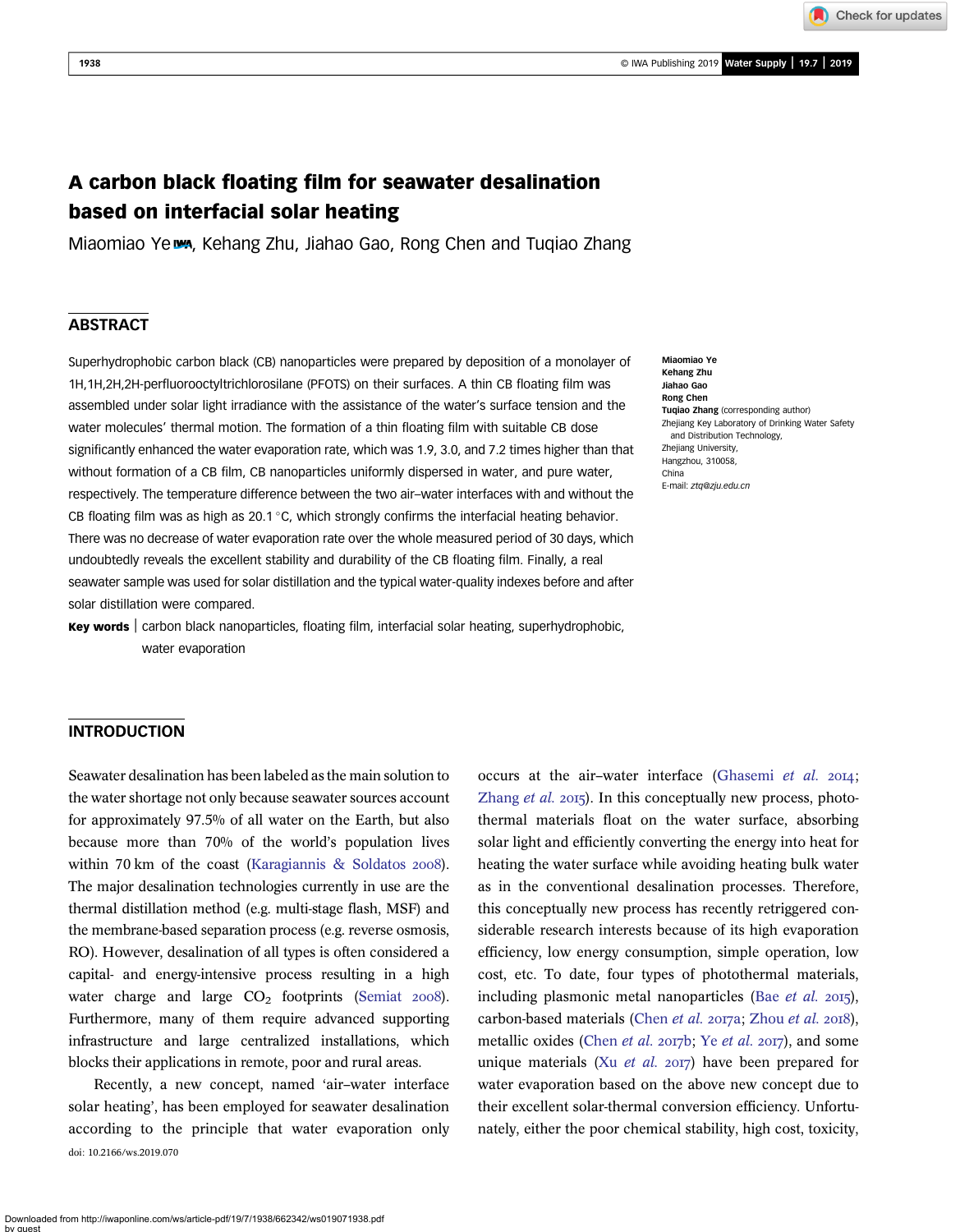or difficult recycling of the photothermal materials make this new solar desalination process impossible to scale up for use in remote and poor areas. Additionally, for further enhancement of the solar-thermal conversion efficiency, several types of artificial and bio-inspired solar stills with insulating heat barriers have also been proposed [\(Wang](#page-6-0) 2018). However, some insulating heat barriers may decay quickly over time in aqueous solution, leading to problems such as the detachment of photothermal materials and additional pollution. In addition, the dose of the photothermal materials used for solar evaporation is usually large, which not only causes material wastage but also prevents comparison of solar evaporation rates among reported photothermal materials.

In this work, commercial carbon black (CB) was selected as the photothermal material due to its high absorbance in the entire solar spectrum, low cost, non-toxicity, good chemical stability, excellent mechanical strength, and porous network structure for vapor transfer. The surface of the CB was modified with 1H,1H,2H,2H-perfluorooctyltrichlorosilane (PFOTS) so that it could float on the water surface. Interestingly, a thin film with a low CB dose could be spontaneously formed at the air–water interface after 2 hours solar irradiance with an intensity of 1 sun. The thin film had close contact with the water surface to ensure efficient heat transfer so that the water evaporation rate can be significantly enhanced. The purposes of this study are: (i) to provide a CB thin floating film for seawater desalination; (ii) to check the interfacial solar heating behavior.

### METHODS

#### Hydrophobization of the carbon black

Firstly 100 mg of hydrophilic CB was washed with 5 mL of n-hexane three times, then transferred to 4 mL of n-hexane (containing 0.5% PFOTS) followed by sonication for 20 min and drying in air at  $60^{\circ}$ C for 4 h.

#### Water evaporation

Water evaporation experiments were carried out in a cylindrical glass with a diameter of 45 mm and a height of 100 mm at a temperature of  $25 \pm 1$  °C and air humidity of ~60%. Before water evaporation, the PFOTS-modified CB floating

on the surface of the pure water was irradiated under a 300 W xenon lamp for 4 h to form a thin film. The cylindrical glass was then placed on an electronic balance to measure the weight of evaporated water. Two 300 W xenon lamps (lamp 1#: CEL-HXF300,15A; lamp 2#: CEL-S500, 20A, Beijing Jin Yuan Science and Technology Co., China) with an AM 1.5 filter simulated solar light at ~1.0–5.5 kW/m<sup>2</sup> (1.0) sun–5.5 sun). The spectrum of the xenon lamp used in the experiment can be found in Figure S1, Supplementary Material (available with the online version of this paper). The solar flux was measured using a power meter (PL-MW-2000, perfect). The mass loss of the water was measured using an electronic balance (FA2104, Shanghai Sunny Hengping Scientific Instrument Co., Ltd). A real seawater sample obtained from the East China Sea was used as the source water for solar evaporation to evaluate the potential application of the CB floating film in a practical setting.

# Characterization

The morphologies and sizes of the CB nanoparticles were examined by an FEI FEG650 field-emission scanning electron microscope and a JEM 2010 transmission electron microscope at an accelerating voltage of 200 kV. The contact angle was measured using an OCA20 contact angle measuring device (Dataphysics, Germany). The ultraviolet–visible–near-infrared (UV–Vis–NIR) diffuse reflectance spectra of the CB nanoparticles was characterized by a UV–Vis–NIR spectrophotometer system (U-4100, Hitachi, Japan), carrying out absolute hemispherical measurements. The reflection was the reference of the blank  $BaSO<sub>4</sub>$  sample. The temperature of the CB nanoparticles' surface and the bulk water were supervised by an IR camera (FTIR T650sc, USA). The concentration of cations and anions in the condensed fresh water were tracked by PE NexION 300Q inductively coupled plasma mass spectrometry (Perkin Elmer, USA) and a Dionex ICS-2000 ion chromatograph (Dionex, USA), respectively.

# RESULTS AND DISCUSSION

#### Formation of a carbon black floating film

The morphology and size of the CB was characterized by the transmission electron microscope (TEM) and the scanning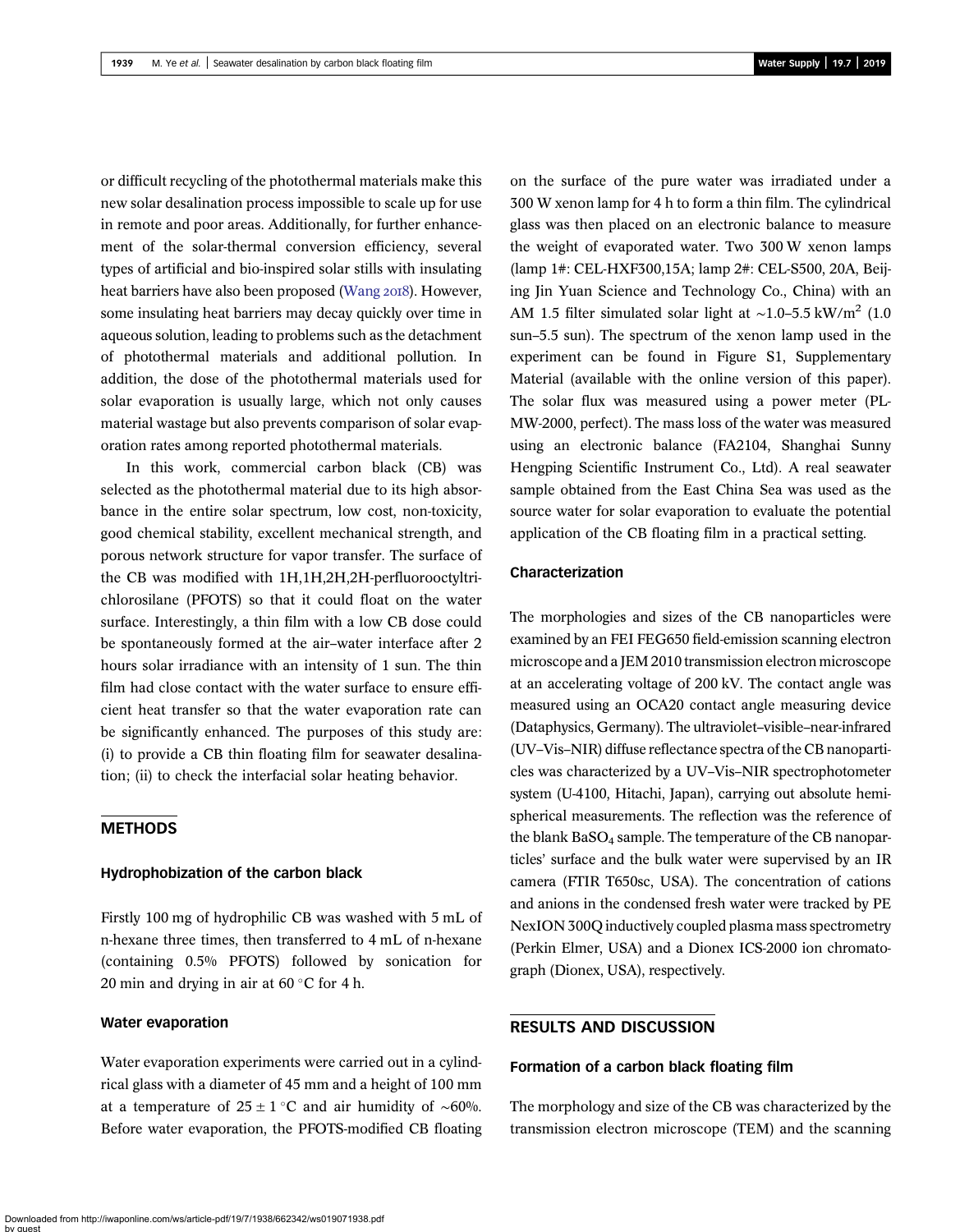<span id="page-2-0"></span>electron microscope (SEM), and the results are shown in Figure 1(a) and 1(b). The carbon black nanoparticles were well dispersed without obvious aggregation. By counting at least 50 particles from the TEM image, the average size of the carbon black nanoparticles can be calculated to be ∼30 nm. The absorption spectra at the wavelength range from 200 to 2,200 nm of the CB are shown in Figure 1(c). Clearly, the photoresponse from the ultraviolet (<400 nm) to the visible (400–760 nm) and near-infrared (760– 2,200 nm) spectral regions can be observed. The proportion of light absorption in different spectral regions can be calculated according to the following equation by the mathematical integral [\(Zhang](#page-6-0) *et al.* 2015):

$$
A = \frac{\int (1 - R) \cdot S \cdot d\lambda}{\int S \cdot d\lambda} \tag{1}
$$

where A is the solar absorption,  $\lambda$  is the wavelength (nm), R is the reflectance of the sample, and S is solar spectral irradiance (W/m<sup>2</sup>·nm). Here,  $(1 - R)$ ·S represents the sample absorption of solar spectral irradiance. As calculated, the



**Figure 1** (a) TEM, (b) SEM, and (c) UV–Vis–NIR diffuse reflectance spectra of the carbon black nanoparticles.

solar absorption of the CB in ultraviolet light to visible and infrared light regions was 4.07%, 45.75%, and 43.10% respectively. Thus, the total solar absorption of the CB was 92.92%, which was much higher than that of the many other reported photothermal materials ([Neumann](#page-6-0) et al. 2013; [Chen](#page-6-0) et al. 2017a; [Wang](#page-6-0) [et al.](#page-6-0) 2017; Yao et al. 2018).

To achieve self-floating capability, the surface of the CB nanoparticles was modified with a superhydrophobic monolayer of PFOTS by the vapor deposition process, which has been reported in our previous work (Ye [et al.](#page-6-0)  $2017$ ). The superhydrophobicity of the CB was characterized by measuring its water contact angle. For testing the water contact angle, the CB was pressed into a disc (the same as the KBr pellet pressing method typically used for preparing IR samples). After PFOTS modification, the CB presented a superhydrophobic surface with a contact angle of  $154 \pm 3^{\circ}$ (Figure 2). The superhydrophobic surfaces of the CB nanoparticles enabled them to easily float on the water surface ([Figure 3\(a\)](#page-3-0) and [3\(b\)](#page-3-0)). After illumination under a xenon lamp with an intensity of  $5.5 \text{ kW/m}^2$  for 4 hours, a thin film could be assembled with the assistance of the water's surface tension and the water molecules' thermal motion (Figure  $3(c)$  and  $3(d)$ ). To further measure the thickness and quality of the thin film, 3D optical microscopy analysis was carried out. Before observation, the as-formed thin film was moved to a commercial silicon wafer by the dip-coating method. As measured, the average thickness of the CB thin film was about  $85.9 \mu m$  with a minimum thickness of 14.4 μm and a maximum thickness of 158.9 μm ([Figure 3\(e\)](#page-3-0)). Here, the thickness of the CB thin film could be easily tuned



**Figure 2** | Contact angle of superhydrophobic carbon black nanoparticles before and after 30 days use.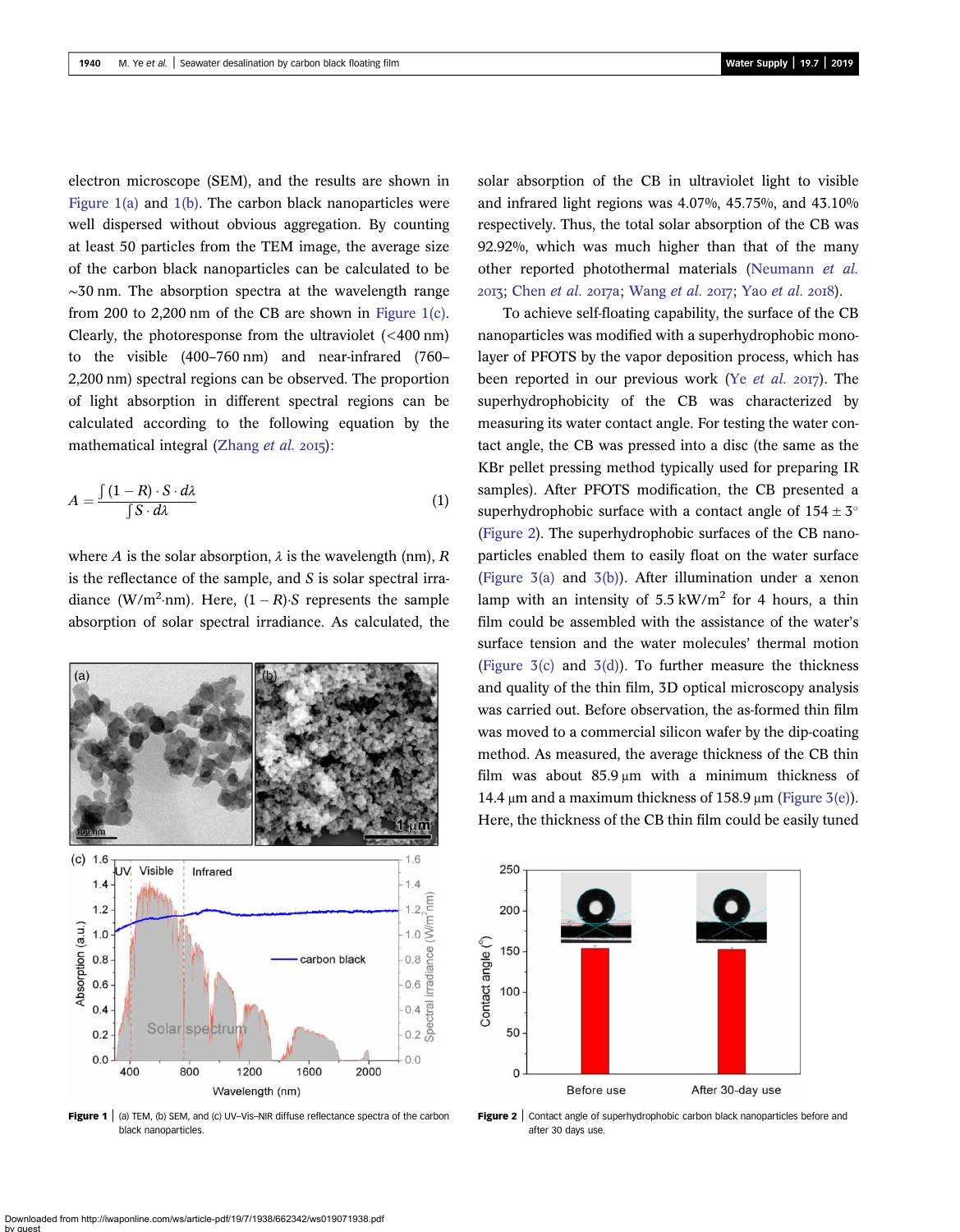<span id="page-3-0"></span>

Figure 3 | Digital photos of CB nanoparticles floating on the water surface (a), (b) without and (c), (d) with formation of a thin film; (e) 3D optical microscopy image of the CB thin film.

by controlling the dose of the CB. As the entire water surface was covered by the CB thin film, the solar absorption of the

CB would be increased, resulting in an enhanced water evaporation rate.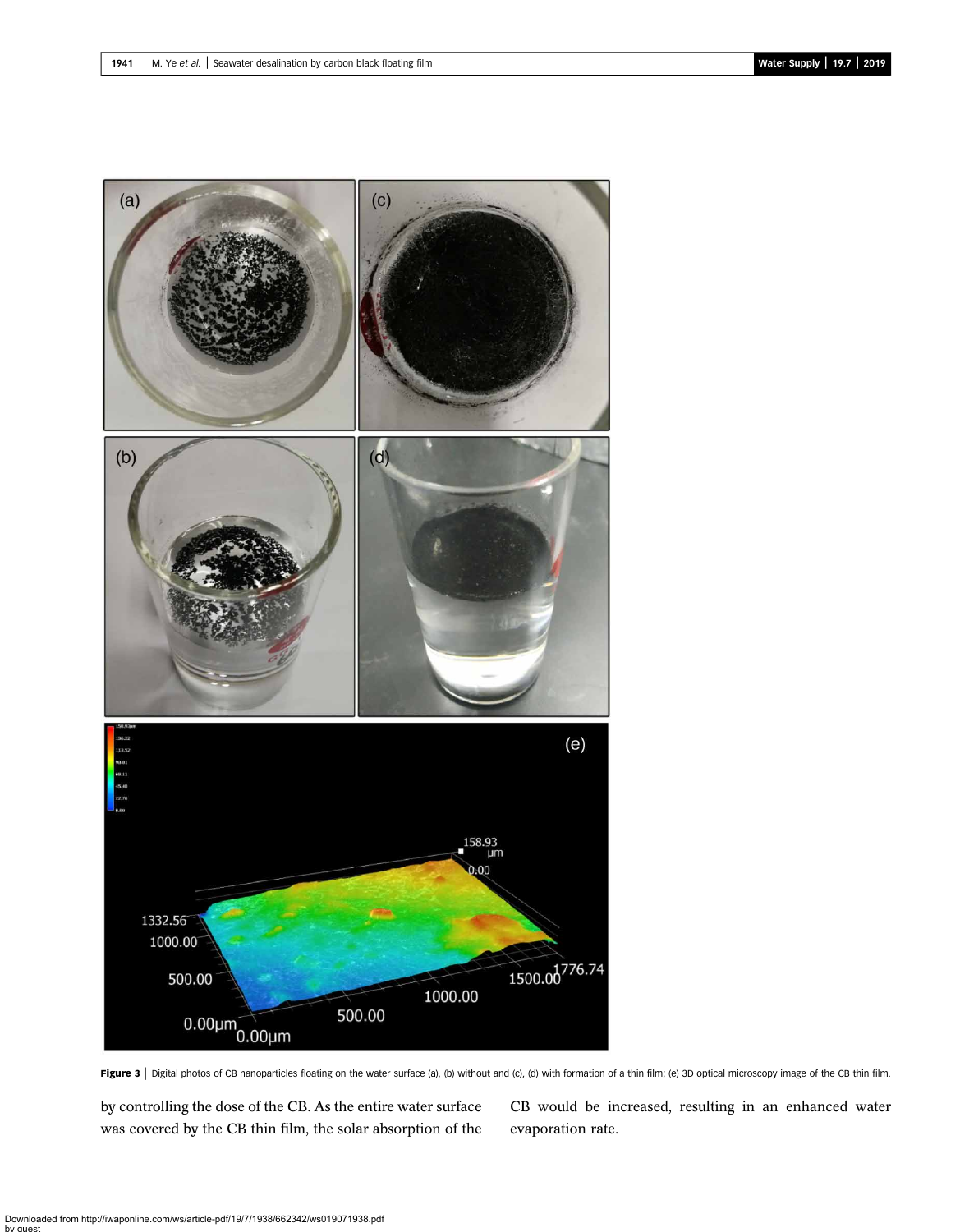<span id="page-4-0"></span>

Figure 4  $\,$   $\,$  (a) The mass of the evaporated water as a function of radiation time in different evaporation processes; the effects of (b) CB nanoparticle dose and (c) solar light intensity on the water evaporation rate; (d) water evaporation rate with CB floating film under 5.5 sun solar irradiance in 30 days.

#### Water evaporation

The performance of the as-formed thin CB film was explored in water evaporation. As a reference, the water evaporation experiments with CB nanoparticles randomly floated on water surface, hydrophilic CB nanoparticles uniformly dispersed in water, and evaporation of pure water itself were also carried out. As can be seen in Figure 4(a), all water evaporation processes can be modeled by zero-order kinetics and simply described by the following equation:

$$
m - m_0 = kt \tag{2}
$$

where *m* is the actual water mass at time *t*,  $m_0$  is the initial water mass, and  $k$  is the water evaporation rate. The water evaporation rates  $(k)$  and the zero-order kinetics equations of all the water evaporation processes are presented in Table S1, Supplementary Material (available with the online version of this paper). The water evaporation rate of the CB

film was 2.74 kg/m<sup>2</sup>·h under 5.5 sun irradiance, which was 7.2, 3.0, and 1.9 times higher than that of the control cases of pure water, water with uniformly dispersed hydrophilic CB nanoparticles, and water covered by randomly floated CB nanoparticles, respectively. The significantly enhanced water evaporation rate of the CB film clearly proves that the self-assembled CB floating thin film can enable effective interfacial solar heating and promote water evaporation.

The interfacial solar heating behavior was also confirmed by measuring the temperature change of the air– water interface during the solar evaporation process via an infrared thermal imager. Before solar irradiance, the temperatures of the air–water interface with and without CB floating film were  $25^{\circ}$ C and  $26^{\circ}$ C respectively (see inset in [Figure 5\)](#page-5-0). After 60 minutes of solar irradiance with an intensity of  $5.5 \text{ kW/m}^2$ , the temperature of the air-water interface with CB floating film reached  $60.2 \degree C$ , which was 20.1  $\degree$ C higher than that of the pure water. Such large temperature difference between these two air–water interfaces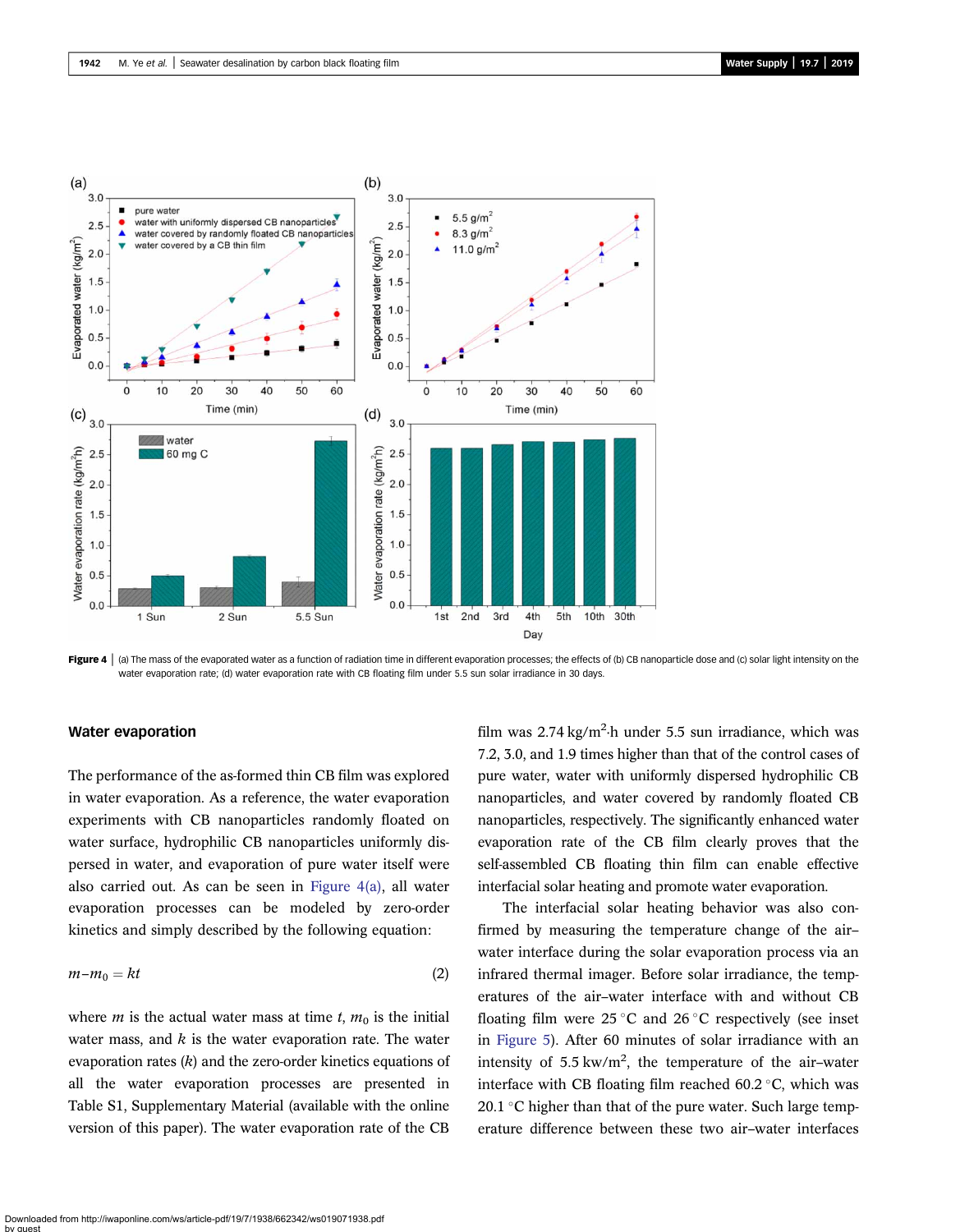<span id="page-5-0"></span>

Figure 5 | The temperature change of water surface with and without CB floating film under 5.5 sun solar irradiance. Inset are the IR images (bottom) with and (top) without CB floating film at different times

with and without CB floating film strongly confirms the interfacial heating behavior. The air–water interface temperature changes over the time of the solar evaporation processes of pure water and water covered by CB floating film were also recorded, and the result is shown in Figure 5. Clearly, the air–water interface temperature with CB floating film quickly reached 43.5 °C in the first 1 minute and gradually increased to the maximum temperature of  $60.2$  °C within 15 minutes; such rapid temperature response was due to the high absorbance over the entire solar spectrum of the CB nanoparticles.

To optimize the solar evaporation conditions, the effects of CB dose and solar irradiance intensity on the water evaporation rates were investigated, and the results are shown in [Figure 4\(b\)](#page-4-0) and [4\(c\)](#page-4-0). The water evaporation rate  $(k)$ increased from  $1.86 \text{ kg/m}^2$  h to  $2.74 \text{ kg/m}^2$  h with increase of CB dose from 5.5  $g/m^2$  to 8.3  $g/m^2$  ([Figure 4\(b\)\)](#page-4-0). Further increasing the CB dose to 11.0  $g/m^2$  resulted in the deterioration of the k value, most likely due to the hindered vapor transport velocity. As shown in [Figure 4\(c\),](#page-4-0) the water evaporation rates of the pure water were  $0.29 \text{ kg/m}^2$ -h, 0.31 kg/m<sup>2</sup> $\cdot$ h, and 0.40 kg/m<sup>2</sup> $\cdot$ h under 1 sun, 2 sun, and 5.5 sun irradiance, respectively. The water evaporation rates were correspondingly enhanced to 0.51 kg/ m<sup>2</sup>·h, 0.82 kg/m<sup>2</sup>·h, and 2.74 kg/m<sup>2</sup>·h after covering with a thin CB floating film, which shows the strong light intensity effect. Furthermore, the solar irradiance intensity expanded 5.5 times while the evaporation efficiency was correspondingly enhanced 6.8 times, meaning that the effect on solar evaporation enhancement could be more efficient under a relatively high solar irradiance intensity.

Stability and durability are very important properties for photothemal materials because it allows their long-term running for cost reduction and future commercial applications. [Figure 4\(d\)](#page-4-0) shows the water evaporation rate after floating on the water surface for different periods from 1 day to 30 days. Obviously, no water evaporation rate was lost over the whole measured period, which undoubtedly reveals the excellent stability and durability of the CB floating film. Moreover, the CB nanoparticles still have a large water contact angle of  $152.5^{\circ}$  ([Figure 2](#page-2-0)) after 30 days use, which also confirms the good stability of the CB floating film.

To further evaluate the potential application of the CB floating film in practice, a real seawater sample obtained from the East China Sea was used as the source water for solar evaporation. The typical water-quality indexes of the East China Sea water before and after solar distillation are displayed in Table S2, Supplementary Material (available online). Obviously, the conductivity (salinity) of the seawater significantly reduced from 36,700 to 12.45 μs/cm, which means the successful desalination of the seawater. Similarly, the turbidity of the seawater significantly reduced from 6.71 NTU to 0.13 NTU, meaning a very low concentration of total solids (TS) in the condensed fresh water. Other typical cations (Na<sup>+</sup>, K<sup>+</sup>, Ca<sup>2+</sup>, Mg<sup>2+</sup>) and anions  $(F^-, Cl^-, Br^-, NO^{3-}, SO_4^{2-})$  decreased to <0.01-2.47 mg/L, which are all below the values defined by the World Health Organization (WHO), the US Environmental Protection Agency (EPA) standards and the Standards for drinking water quality in China.

## **CONCLUSION**

In summary, the formation of a thin CB floating film and its application in seawater desalination based on interfacial solar heating has been demonstrated. The formation of a thin floating film can be explained by the combined action of the surface tension of the water and thermal motion. Thus, the water evaporation rate can be significantly enhanced due to the efficient use of the CB nanoparticles for light absorption and heat transfer. It is believed that the high solar absorption, enhanced water evaporation